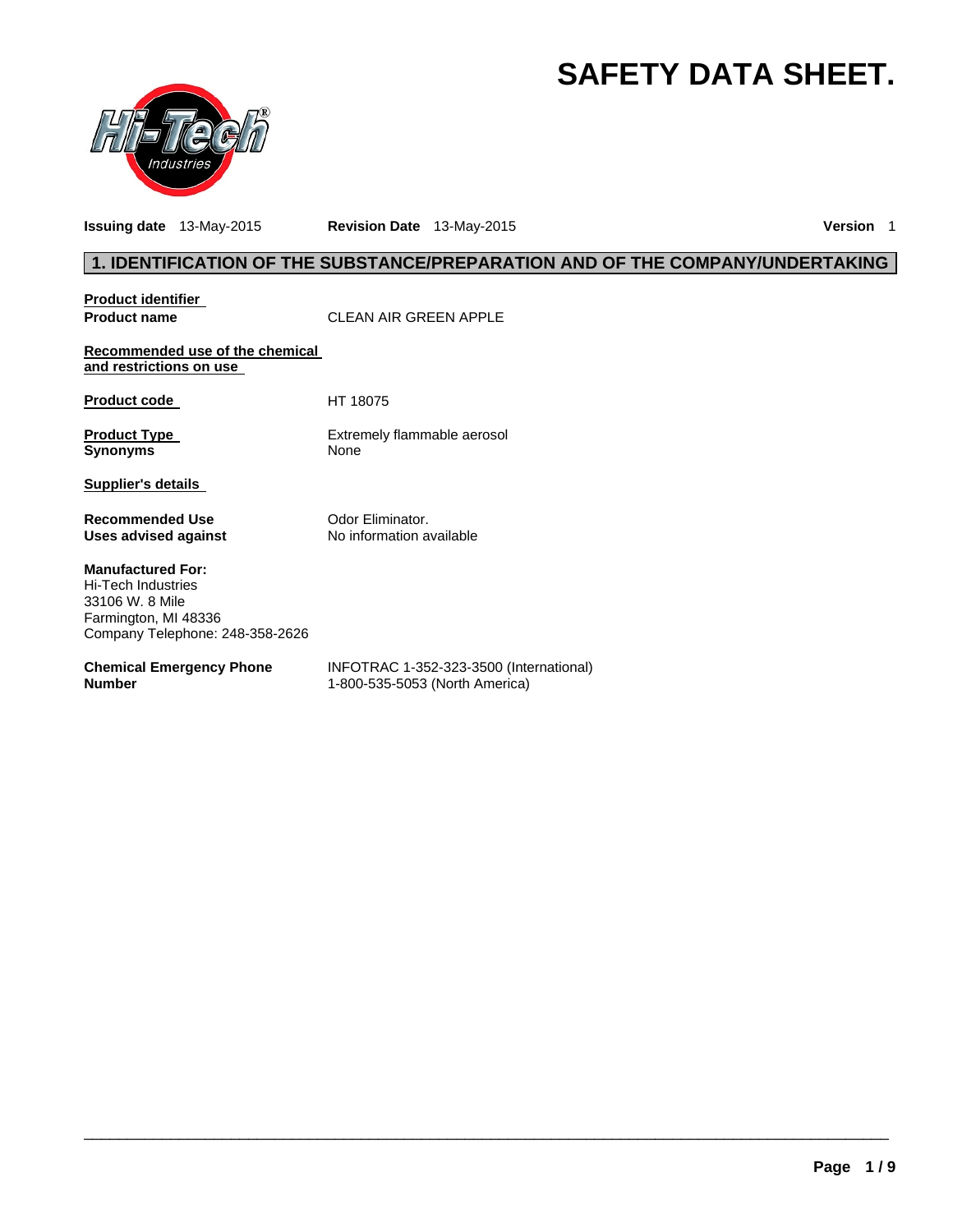### $\Box$ **2. HAZARDS IDENTIFICATION**

#### **Classification**

| Skin corrosion/irritation                        | Category 2     |
|--------------------------------------------------|----------------|
| Serious eye damage/eye irritation                | Category 2A    |
| Specific target organ toxicity (single exposure) | Category 3     |
| Flammable aerosols                               | Category       |
| Gases under pressure                             | Compressed Gas |

#### **GHS Label elements, including precautionary statements**

#### **Emergency Overview**

# **DANGER**

**Hazard Statements**  Causes skin irritation Causes serious eye irritation May cause respiratory irritation. May cause drowsiness or dizziness Extremely flammable aerosol Contains gas under pressure; may explode if heated



**Appearance** Cloudy **Physical state** Aerosol **Odor** Solvent

# **Precautionary Statements - Prevention**

Wash face, hands and any exposed skin thoroughly after handling Wear protective gloves/protective clothing/eye protection/face protection Avoid breathing dust/fume/gas/mist/vapors/spray Use only outdoors or in a well-ventilated area Keep away from heat/sparks/open flames/hot surfaces. — No smoking Do not spray on an open flame or other ignition source Pressurized container: Do not pierce or burn, even after use

#### **Precautionary Statements - Response**

Specific treatment (see first aid on this label) IF IN EYES: Rinse cautiously with water for several minutes. Remove contact lenses, if present and easy to do. Continue rinsing. If eye irritation persists: Get medical advice/attention IF ON SKIN: Wash with plenty of soap and water. Take off contaminated clothing and wash before reuse If skin irritation occurs: Get medical advice/attention IF INHALED: Remove person to fresh air and keep comfortable for breathing. Call a POISON CENTER or doctor/physician if you feel unwell

 $\Box$ 

# **Precautionary Statements - Storage**

Store in a well-ventilated place. Keep container tightly closed Store locked up Protect from sunlight. Do not expose to temperatures exceeding 50 °C/122 °F

#### **Precautionary Statements - Disposal**

Dispose of contents/container to an approved waste disposal plant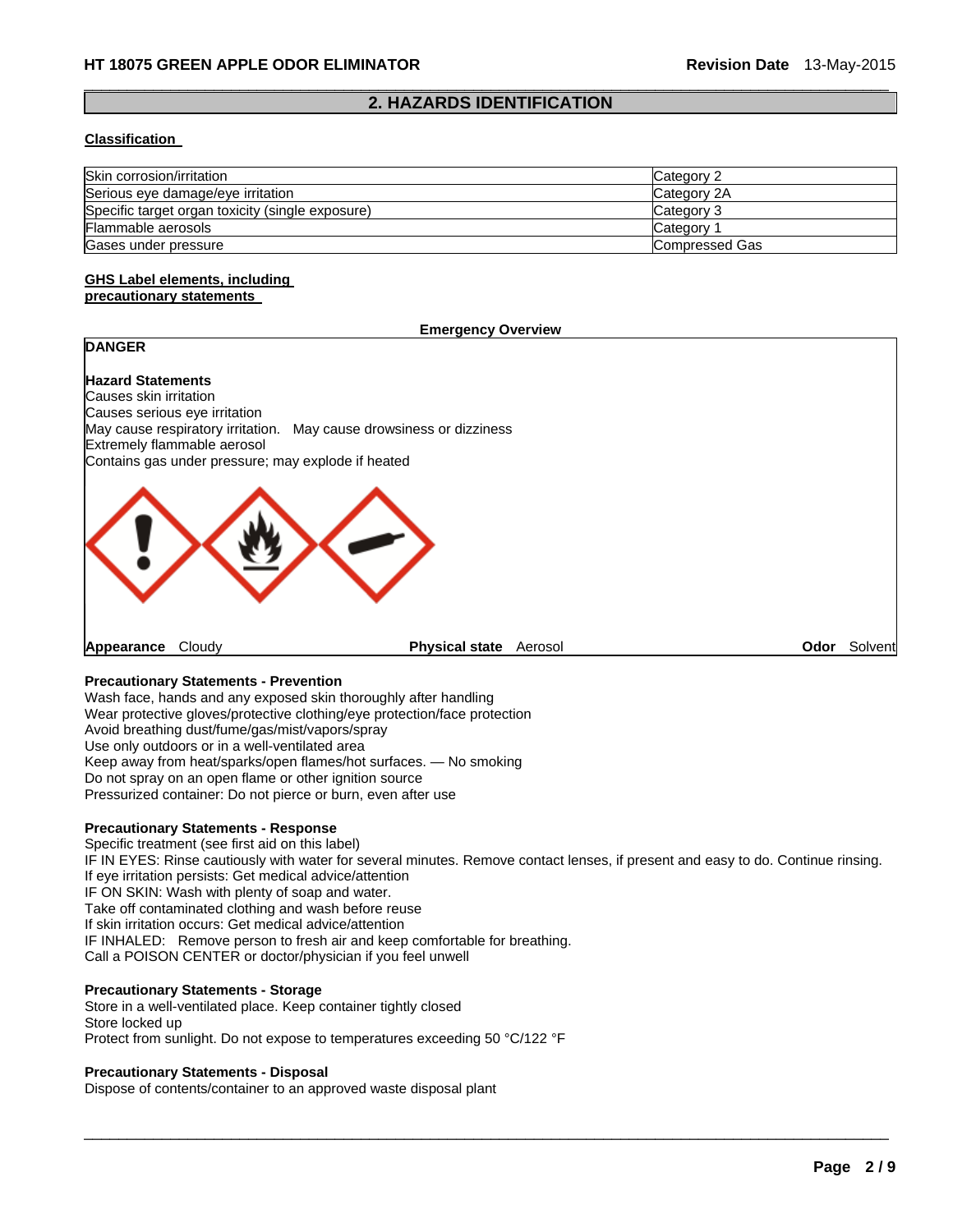#### **Hazards not otherwise classified (HNOC)**

None

#### **Other information**

0% of the mixture consists of ingredient(s) of unknown toxicity

# **3. COMPOSITION/INFORMATION ON INGREDIENTS**

 $\Box$ 

| $\sim$ $\sim$ $\sim$<br>-ne | -N.<br>______                    | w                                  |
|-----------------------------|----------------------------------|------------------------------------|
| $\cdot$ $ -$<br>ገIMF        | $\sim$ $\sim$<br>.<br>. .<br>. . | $\Omega$<br>20.<br>ט-י<br>ZU.<br>. |

\*The exact percentage (concentration) of composition has been withheld as a trade secret.

# **4. FIRST AID MEASURES**

#### **First aid measures for different exposure routes**

| <b>5. FIRE-FIGHTING MEASURES</b>                                                     |                                                                                                                                                                                                   |  |
|--------------------------------------------------------------------------------------|---------------------------------------------------------------------------------------------------------------------------------------------------------------------------------------------------|--|
| Notes to physician                                                                   | Treat symptomatically.                                                                                                                                                                            |  |
| Indication of immediate medical attention and special treatment needed, if necessary |                                                                                                                                                                                                   |  |
| <b>Main Symptoms</b>                                                                 | Causes skin irritation. Causes eye irritation. May cause respiratory irritation. May be harmful<br>if swallowed.                                                                                  |  |
| Most important symptoms/effects, acute and delayed                                   |                                                                                                                                                                                                   |  |
| Ingestion                                                                            | Do NOT induce vomiting. Call a physician immediately. Never give anything by mouth to an<br>unconscious person. Risk of product entering the lungs on vomiting after ingestion.                   |  |
| <b>Inhalation</b>                                                                    | Move to fresh air. If breathing is difficult, give oxygen. Artificial respiration and/or oxygen<br>may be necessary. If breathing has stopped, contact emergency medical services<br>immediately. |  |
| <b>Skin contact</b>                                                                  | Wash off immediately with soap and plenty of water while removing all contaminated<br>clothes and shoes. If symptoms persist, call a physician.                                                   |  |
| Eye contact                                                                          | Rinse immediately with plenty of water, also under the eyelids, for at least 15 minutes. Keep<br>eye wide open while rinsing. If symptoms persist, call a physician.                              |  |
| <b>General advice</b>                                                                | Avoid contact with eyes, skin, and clothing. Avoid breathing, vapors, mist, or gas.                                                                                                               |  |

# **Suitable Extinguishing Media**

Water fog.Dry chemical. Carbon dioxide (CO2). Cool containers/tanks with water spray.

**Unsuitable Extinguishing Media** Keep away from heat and sources of ignition. Do not smoke. Cool containers / tanks with water spray.

# **Specific hazards arising from the chemical**

Extremely flammable. Keep product and empty container away from heat and sources of ignition. Risk of ignition. In the event of fire and/or explosion do not breathe fumes. In the event of fire, cool tanks with water spray.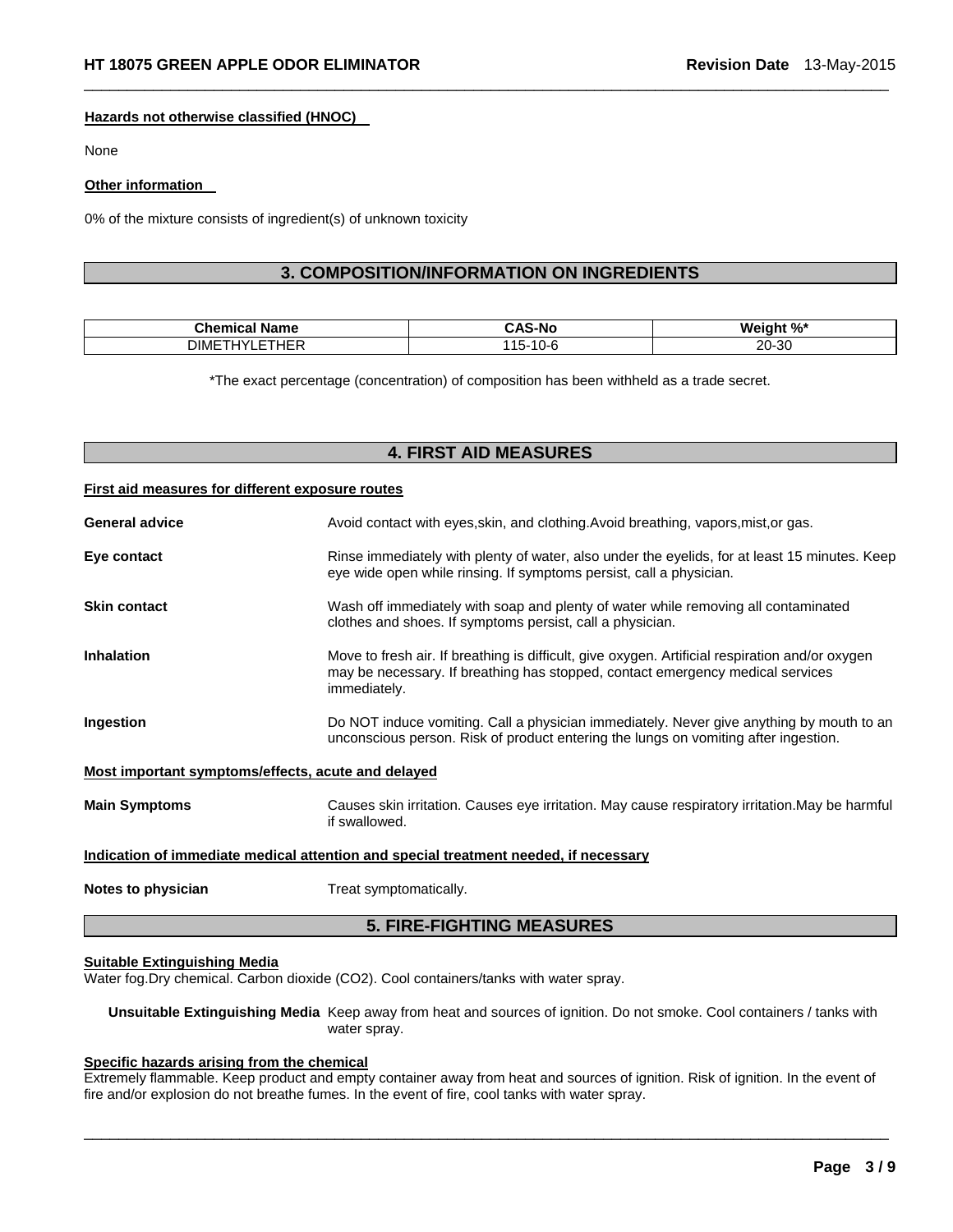# **Explosion Data**

**Sensitivity to Mechanical Impact** none. **Sensitivity to Static Discharge** Yes.

#### **Protective Equipment and Precautions for Firefighters**

As in any fire, wear self-contained breathing apparatus pressure-demand, MSHA/NIOSH (approved or equivalent) and full protective gear.

 $\Box$ 

|                                                                     | <b>6. ACCIDENTAL RELEASE MEASURES</b>                                                                                                                                                                                                                                                                                                                                                         |  |
|---------------------------------------------------------------------|-----------------------------------------------------------------------------------------------------------------------------------------------------------------------------------------------------------------------------------------------------------------------------------------------------------------------------------------------------------------------------------------------|--|
| Personal precautions, protective equipment and emergency procedures |                                                                                                                                                                                                                                                                                                                                                                                               |  |
| <b>Personal precautions</b>                                         | Absorb with sand, clay, or other suitable material. Hard surfaces may be mopped with<br>water. Remove all sources of ignition. Avoid contact with the skin and the eyes. Evacuate<br>personnel to be safe areas. Keep people away from and upwind of spill/leak. Contents<br>under pressure. Do not puncture or incinerate cands. Wear protective gloves/clothing and<br>eye/face protection. |  |
| <b>Environmental precautions</b>                                    |                                                                                                                                                                                                                                                                                                                                                                                               |  |
| <b>Environmental precautions</b>                                    | Do not flush into surface water or sanitary sewer system. Beware of vapors accumulating to<br>form explosive concentrations. Vapors can accumulate in low areas. Prevent further<br>leakage or spillage if safe to do so. Do not allow material to contaminate ground water<br>system.                                                                                                        |  |
| Methods and materials for containment and cleaning up               |                                                                                                                                                                                                                                                                                                                                                                                               |  |
| <b>Methods for Containment</b>                                      | Absorb with earth, sand or other non-combustible material and transfer to containers for<br>later disposal. Prevent further leakage or spillage if safe to do so.                                                                                                                                                                                                                             |  |
| Methods for cleaning up                                             | Soak up with inert absorbent material. Pick up and transfer to properly labeled containers.<br>Clean contaminated surface thoroughly. After cleaning, flush away traces with water. Take<br>precautionary measures against static discharges.                                                                                                                                                 |  |
|                                                                     | 7. HANDLING AND STORAGE                                                                                                                                                                                                                                                                                                                                                                       |  |
| <b>Precautions for safe handling</b>                                |                                                                                                                                                                                                                                                                                                                                                                                               |  |
| Advice on safe handling                                             | Avoid contact with eyes. Avoid breathing vapors or mists. Contents under pressure. Do not<br>puncture or incinerate cans. Do not stick pin or any other sharp object into opening on top<br>of can.                                                                                                                                                                                           |  |
| Conditions for safe storage, including any incompatibilities        |                                                                                                                                                                                                                                                                                                                                                                                               |  |
| <b>Technical measures/Storage</b><br>conditions                     | Keep container tightly closed in a dry and well-ventilated place. Keep away from open<br>flames, hot surfaces and sources of ignition. Keep in properly labeled containers. Keep out<br>of the reach of children. Store locked up.                                                                                                                                                            |  |
| Incompatible products                                               | Strong acids, alkalis, or oxidizing agents.                                                                                                                                                                                                                                                                                                                                                   |  |
| <b>Aerosol Level</b>                                                | 1                                                                                                                                                                                                                                                                                                                                                                                             |  |
|                                                                     | 8. EXPOSURE CONTROLS/PERSONAL PROTECTION                                                                                                                                                                                                                                                                                                                                                      |  |
| <b>Control parameters</b>                                           |                                                                                                                                                                                                                                                                                                                                                                                               |  |

 $\Box$ 

**Exposure Guidelines** This product does not contain any hazardous materials with occupational exposure limits established by the region specific regulatory bodies.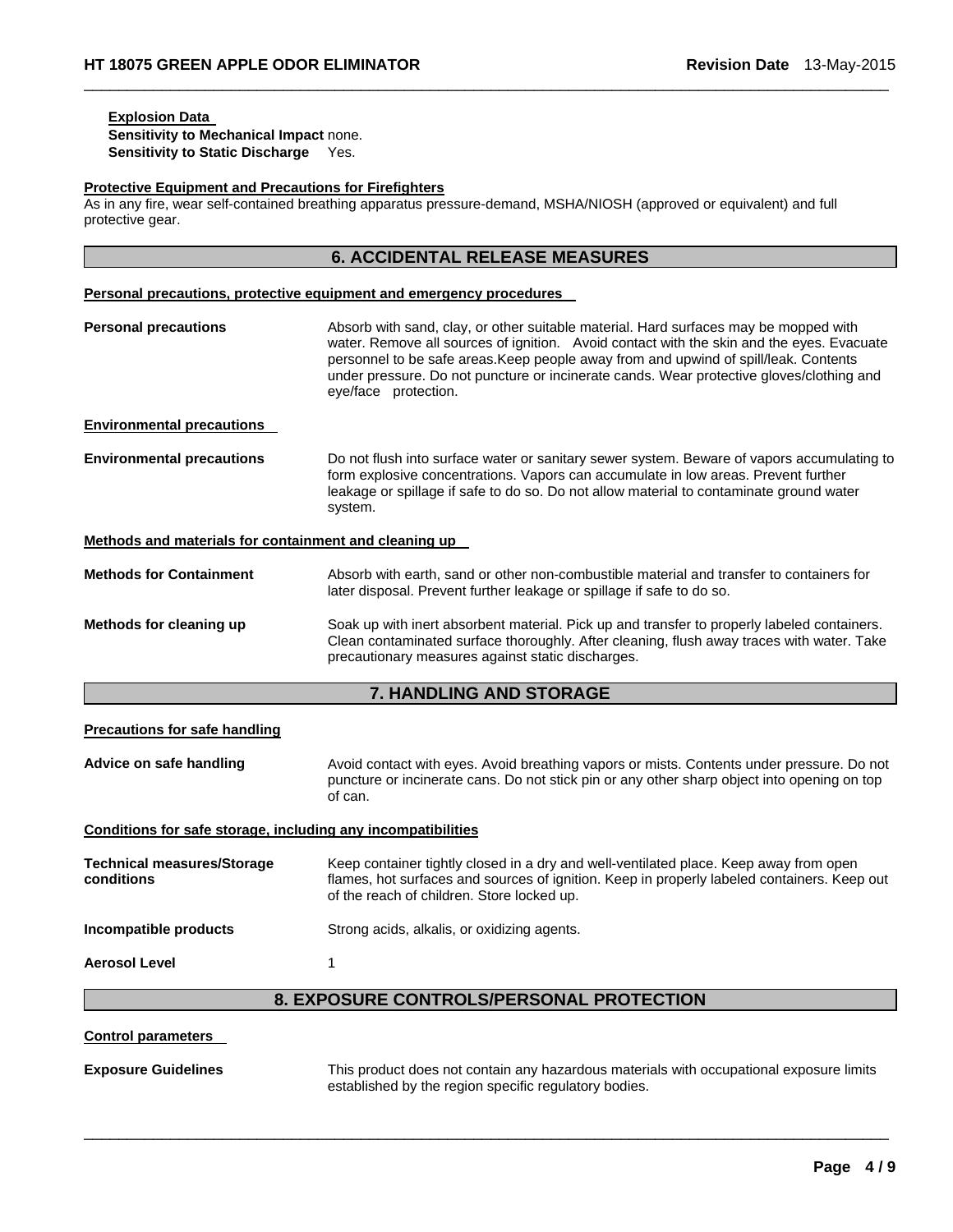*ACGIH: (American Conference of Governmental Industrial Hygienists) OSHA: (Occupational Safety & Health Administration)*  **Exposure controls** 

| <b>Engineering Measures</b>   | <b>Showers</b><br>Eyewash stations<br>Ventilation systems.                                                                                                                                                                                                                                                                        |
|-------------------------------|-----------------------------------------------------------------------------------------------------------------------------------------------------------------------------------------------------------------------------------------------------------------------------------------------------------------------------------|
|                               | Individual protection measures, such as personal protective equipment                                                                                                                                                                                                                                                             |
| <b>Eye/Face Protection</b>    | Safety glasses with side-shields.                                                                                                                                                                                                                                                                                                 |
| Skin and body protection      | Chemical resistant apron. Protective gloves.                                                                                                                                                                                                                                                                                      |
| <b>Respiratory protection</b> | If exposure limits are exceeded or irritation is experienced, NIOSH/MSHA approved<br>respiratory protection should be worn.  Positive-pressure supplied air respirators may be<br>required for high airborne contaminant concentrations. Respiratory protection must be<br>provided in accordance with current local regulations. |
| <b>Hygiene measures</b>       | Handle in accordance with good industrial hygiene and safety practice.                                                                                                                                                                                                                                                            |

 $\Box$ 

# **9. PHYSICAL AND CHEMICAL PROPERTIES**

#### **Physical and chemical properties**

| <b>Physical state</b><br>Appearance                            | Aerosol<br>Cloudy        | Odor                  | Solvent                  |
|----------------------------------------------------------------|--------------------------|-----------------------|--------------------------|
| Color                                                          | white                    | <b>Odor Threshold</b> | No information available |
|                                                                |                          |                       |                          |
| Property                                                       | Values                   | Remarks • Methods     |                          |
| pН                                                             | 11.4                     |                       |                          |
| <b>Melting/freezing point</b>                                  | No information available |                       |                          |
| Boiling point/boiling range                                    | No information available |                       |                          |
| <b>Flash Point</b>                                             | -41 °C / -42 °F          | Based on propellant   |                          |
| <b>Evaporation rate</b>                                        | No information available |                       |                          |
| Flammability (solid, gas)                                      | No information available |                       |                          |
| <b>Flammability Limits in Air</b>                              |                          |                       |                          |
| upper flammability limit                                       | No information available |                       |                          |
| lower flammability limit                                       | No information available |                       |                          |
| Vapor pressure                                                 | No information available |                       |                          |
| Vapor density                                                  | No information available |                       |                          |
| <b>Specific Gravity</b>                                        | 0.920                    |                       |                          |
| Water solubility                                               | Practically insoluble    |                       |                          |
| Partition coefficient: n-octanol/waterNo information available |                          |                       |                          |
| <b>Autoignition temperature</b>                                | No information available | Not applicable        |                          |
| <b>Decomposition temperature</b>                               | No information available |                       |                          |
| Viscosity                                                      | No information available |                       |                          |
| <b>Explosive properties</b>                                    | No information available |                       |                          |
| Other information                                              |                          |                       |                          |

**VOC Content(%)** 26.03

# **10. STABILITY AND REACTIVITY**

 $\Box$ 

**Reactivity**  No data available

#### **Chemical stability**

Stable under recommended storage conditions.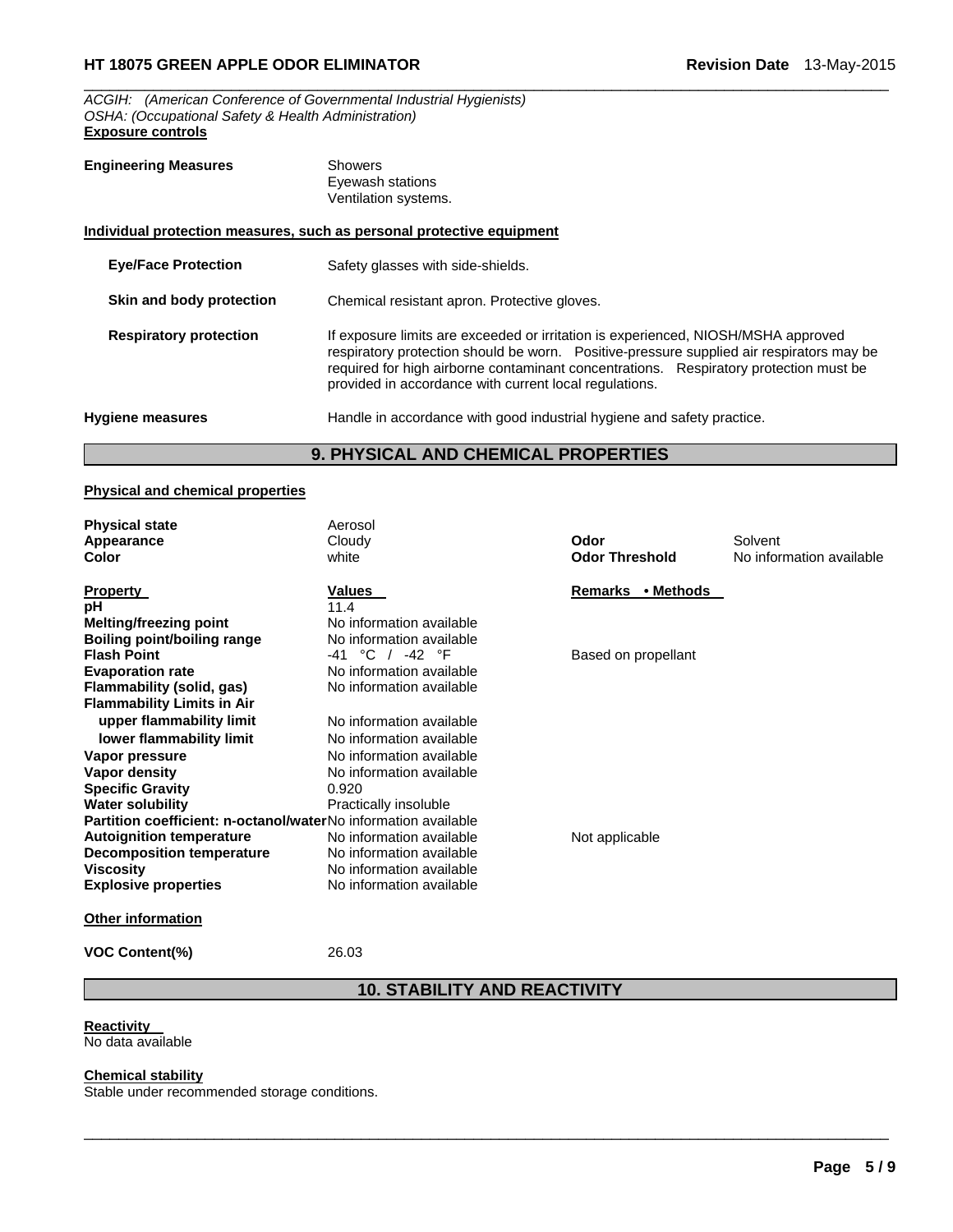#### **Possibility of hazardous reactions**

None under normal processing.

### **Conditions to Avoid**

Extremes of temperature and direct sunlight.

#### **Incompatible Materials**

Strong acids, alkalis, or oxidizing agents.

#### **Hazardous Decomposition Products**

Carbon oxides. Fumes. Hydrocarbons.

# **11. TOXICOLOGICAL INFORMATION**

 $\Box$ 

#### **Information on likely routes of exposure**

#### **Product Information**

| Inhalation   | Vapors may irritate throat and respiratory system. May cause drownsiness and dizziness<br>based on components. May cause irritation of respiratory tract. Avoid breathing vapors or<br>mists. |
|--------------|-----------------------------------------------------------------------------------------------------------------------------------------------------------------------------------------------|
| Eye contact  | Irritating to eyes. Avoid contact with eyes.                                                                                                                                                  |
| Skin contact | Irritating to skin. Repeated exposure may cause skin dryness or cracking. Prolonged skin<br>contact may defat the skin and produce dermatitis. Avoid contact with skin.                       |
| Ingestion    | May be harmful or fatal if swallowed. Aspiration into the lungs during swallowing may<br>cause serious lung damage which may be fatal.                                                        |

#### **Component Information**

| <b>Chemical Name</b> | ∟D50 Oral | ∟D50 Dermal | ∟C50 Inhalation              |
|----------------------|-----------|-------------|------------------------------|
| <b>DIMETHYLETHER</b> |           |             | ´Rat ) 4 h<br>$= 308.5$ mg/L |
| 115-10-6             |           |             |                              |

#### **Information on toxicological effects**

**Symptoms Inhalation may cause nose, throat , and respiratory tract irritation. Irritation to skin and eyes.** May be harmful if swallowed.

#### **Delayed and immediate effects as well as chronic effects from short and long-term exposure**

| <b>Skin corrosion/irritation</b> | Irritating to skin.                                                                         |
|----------------------------------|---------------------------------------------------------------------------------------------|
| Eye damage/irritation            | Irritating to eyes.                                                                         |
| <b>Irritation</b>                | Irritating to eyes, respiratory system and skin.                                            |
| <b>Sensitization</b>             | None known.                                                                                 |
| <b>Germ Cell Mutagenicity</b>    | None known.                                                                                 |
| Carcinogenicity                  | There are no known carcinogenic chemicals in this product.                                  |
| <b>Reproductive toxicity</b>     | This product does not contain any known or suspected reproductive hazards.                  |
| Specific target organ systemic   | May cause respiratory irritation. May cause drowsiness and dizziness.                       |
| toxicity (single exposure)       |                                                                                             |
| Specific target organ systemic   | None under normal use conditions.                                                           |
| toxicity (repeated exposure)     |                                                                                             |
| <b>Chronic toxicity</b>          | Intentional misuse by deliberately concentrating and inhaling contents may be harmful or    |
|                                  | fatal. Chronic hydrocarbon abuse has been associated with irregular heart rhythms and       |
|                                  | potential cardiac arrest. Prolonged skin contact may defat the skin and produce dermatitis. |
| <b>Aspiration hazard</b>         | Not applicable.                                                                             |
|                                  |                                                                                             |

 $\Box$ 

# **Numerical measures of toxicity - Product Information**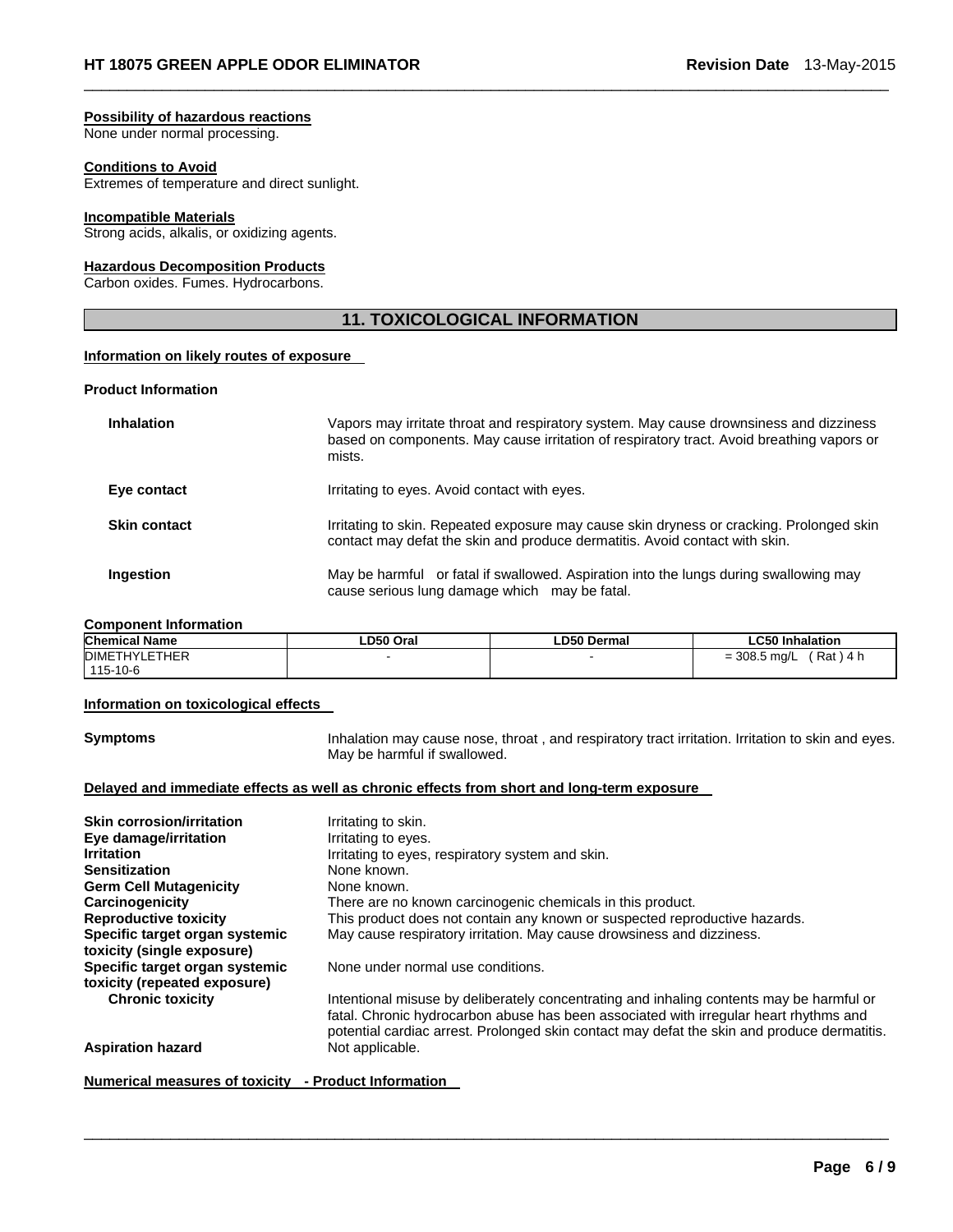**Unknown Acute Toxicity** 0% of the mixture consists of ingredient(s) of unknown toxicity

# **12. ECOLOGICAL INFORMATION**

 $\Box$ 

#### **Ecotoxicity**

### **Persistence and degradability**

No information available.

#### **Bioaccumulation**

No information available.

| .<br>Chemical.<br>Name                | loq<br>∣ Pow |
|---------------------------------------|--------------|
| <b>HYLETHER</b><br>DIME<br>. <b>.</b> | $-0.18$      |
| 15-10-6                               |              |

**Other adverse effects** No information available

# **13. DISPOSAL CONSIDERATIONS**

#### **Waste treatment**

Waste Disposal Methods **It must undergo special treatment, e.g. at suitable disposal site, to comply with local** regulations.

# **Contaminated packaging <br>Do not re-use empty containers.**

# **14. TRANSPORT INFORMATION**

| <b>DOT Ground</b> | CONSUMER COMMODITY ORM-D |
|-------------------|--------------------------|
|                   | nr                       |
|                   | LIMITED QUANTITY         |

| IATA        | UN1950, AEROSOLS, FLAMMABLE, 2.1, LTD. QTY. |
|-------------|---------------------------------------------|
| <b>IMDG</b> | UN1950, AEROSOLS, FLAMMABLE, 2.1, LTD. QTY. |

# **15. REGULATORY INFORMATION**

#### **International Inventories**

| <b>Chemical Name</b> | <b>TSCA</b> | <b>DSL/NDSL</b> | <b>EINECS/ELI</b><br><b>NCS</b> | <b>ENCS</b> | <b>IECSC</b> | <b>KECL</b> | <b>PICCS</b> | <b>AICS</b> |
|----------------------|-------------|-----------------|---------------------------------|-------------|--------------|-------------|--------------|-------------|
| <b>DIMETHYLETHER</b> |             |                 |                                 |             |              |             |              |             |

 $\Box$ 

**Legend: TSCA** - United States Toxic Substances Control Act Section 8(b) Inventory **DSL/NDSL** - Canadian Domestic Substances List/Non-Domestic Substances List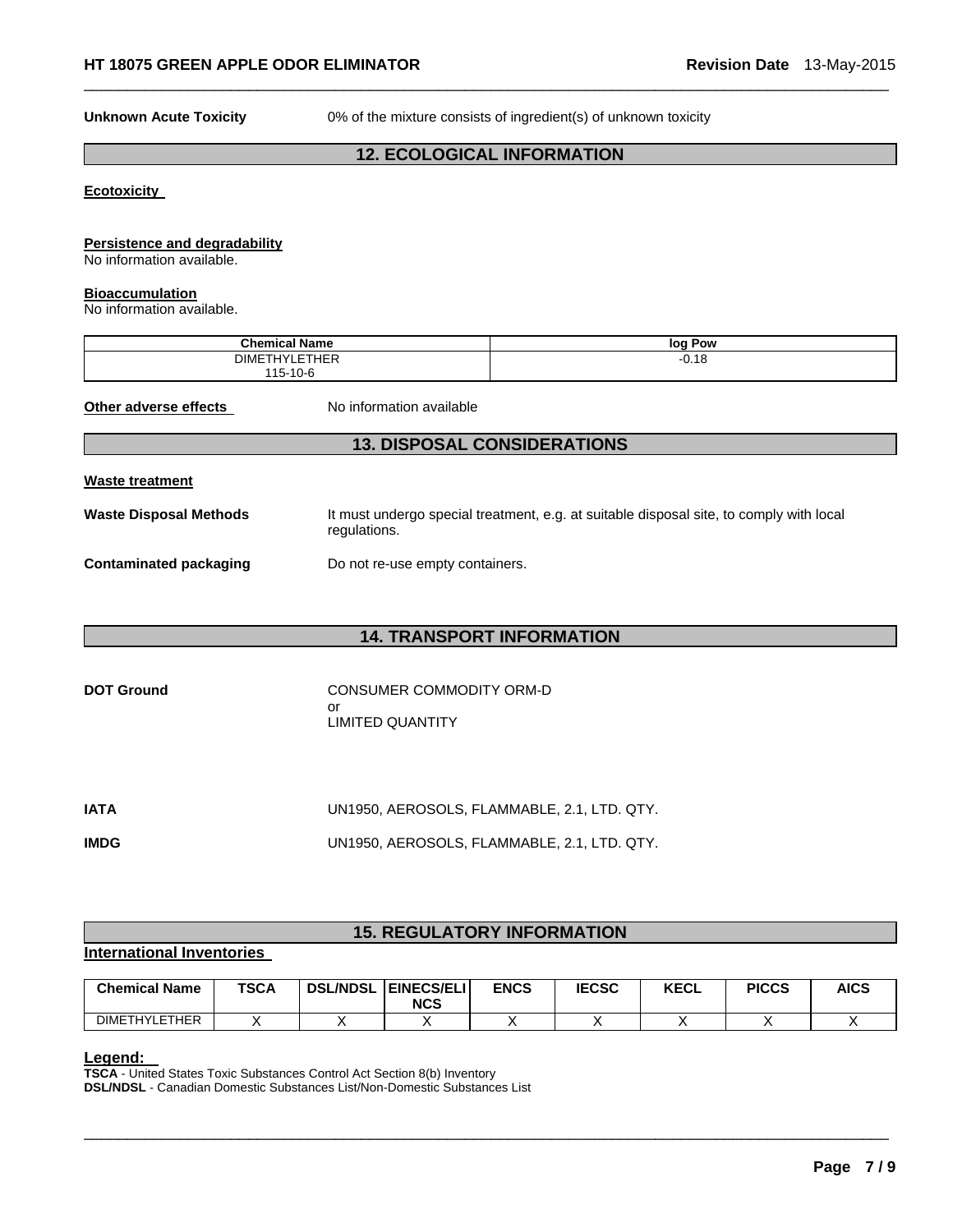# **HT 18075 GREEN APPLE ODOR ELIMINATOR Revision Date** 13-May-2015

 $\Box$ **EINECS/ELINCS** - European Inventory of Existing Commercial Chemical Substances/EU List of Notified Chemical Substances **ENCS** - Japan Existing and New Chemical Substances **CHINA** - China Inventory of Existing Chemical Substances **KECL** - Korean Existing and Evaluated Chemical Substances **PICCS** - Philippines Inventory of Chemicals and Chemical Substances

**AICS** - Australian Inventory of Chemical Substances

# **U.S. Federal Regulations**

#### **SARA 313**

Section 313 of Title III of the Superfund Amendments and Reauthorization Act of 1986 (SARA). This product does not contain any chemicals which are subject to the reporting requirements of the Act and Title 40 of the Code of Federal Regulations, Part 372.

#### **SARA 311/312 Hazard Categories**

| Acute Health Hazard               | Yes |
|-----------------------------------|-----|
| Chronic Health Hazard             | Yes |
| Fire Hazard                       | Yes |
| Sudden Release of Pressure Hazard | Yes |
| Reactive Hazard                   | no  |

#### **Clean Water Act**

This product does not contain any substances regulated as pollutants pursuant to the Clean Water Act (40 CFR 122.21 and 40 CFR 122.42).

#### **CERCLA**

This material, as supplied, does not contain any substances regulated as hazardous substances under the Comprehensive Environmental Response Compensation and Liability Act (CERCLA) (40 CFR 302) or the Superfund Amendments and Reauthorization Act (SARA) (40 CFR 355). There may be specific reporting requirements at the local, regional, or state level pertaining to releases of this material.

### **U.S. State Regulations**

#### **California Proposition 65**

This product does not contain any known Proposition 65 chemicals.

#### **U.S. State Right-to-Know Regulations**

| <b>Chemical Name</b> | <b>New</b><br>Jersev | ssachusetts<br>massa | Pennsvlvania |
|----------------------|----------------------|----------------------|--------------|
| <b>DIMETHYLETHER</b> |                      |                      |              |
| 115-10-6             |                      |                      |              |

**EPA Pesticide Registration Number** Not applicable

#### **Canada**

**This product has been classified in accordance with the hazard criteria of the Controlled Products Regulations (CPR) and the MSDS contains all the information required by the CPR.** 

| <b>16. OTHER INFORMATION</b> |                      |  |              |   |                        |                                         |
|------------------------------|----------------------|--|--------------|---|------------------------|-----------------------------------------|
| <b>NFPA</b>                  | Health Hazard        |  | Flammability | 4 | Instability<br>- റ     | <b>Physical and chemical</b>            |
| <u>HMIS</u>                  | <b>Health Hazard</b> |  | Flammability | 4 | <b>Physical Hazard</b> | hazards<br><b>Personal protection</b> B |